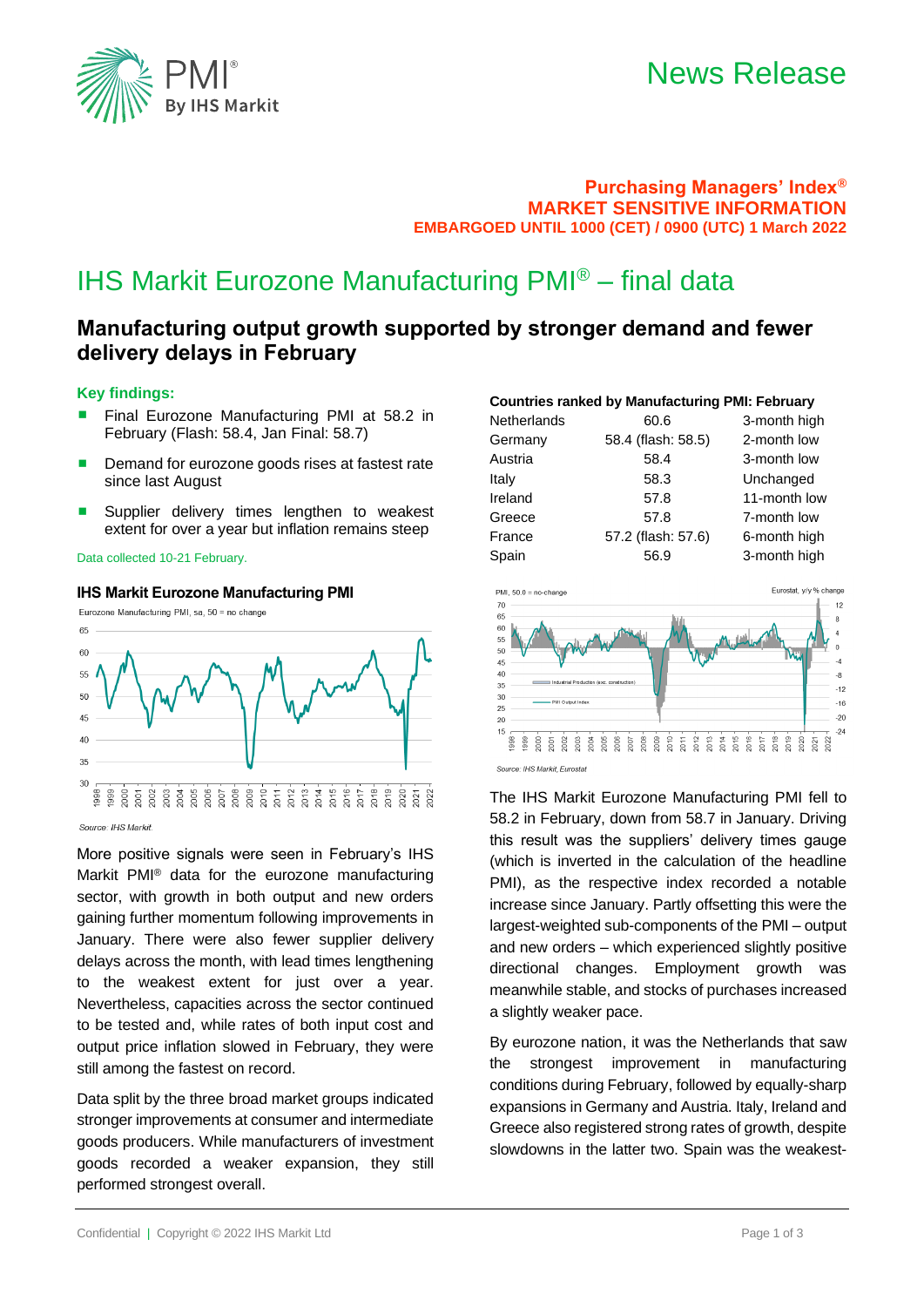



growing of the monitored euro area nations, followed by France.

Latest survey data signalled a strong increase in manufacturing output across the euro area midway through the first quarter. The expansion was the fastest since last September, following a marginal acceleration since January. Production volumes were supported by an improving trend in the demand for goods, with new orders rising sharply and at the quickest pace in six months. Export sales\* also increased over the month, with the expansion gaining momentum.

Eurozone manufacturers raised their employment levels during the latest survey period, extending an uninterrupted sequence of job creation which began in February 2021. The increase in staffing levels was sharp by historical standards and among the fastest since records began in 1997. Nevertheless, manufacturing capacities were strongly tested as backlogs of work rose at the fastest rate in four months.

Meanwhile, with new order growth continuing to outstrip that for output, stocks of finished goods were depleted for a twenty-first successive month. On the other hand, inputs placed into warehouses continued to rise, although the rate of accumulation slowed further from last December's survey peak.

Eurozone manufacturers continued to be restrained by lengthening supplier delivery times during February, although the extent to which vendor performance deteriorated was the slowest since the beginning of last year and notably weaker than in January. This came despite another sharp rise in input demand during February.

Latest survey data continued to highlight strong pricing power among price setters, with steep rates of both input cost and output price inflation persisting. In both cases the increases were among the steepest on record, although they did slow since January.

*\*Includes intra-eurozone trade*

### **Comment**

Commenting on the final Manufacturing PMI data, Joe Hayes, Senior Economist at IHS Markit said:

*"Don't let the drop in the headline PMI distract from what should be viewed as a largely positive month for the euro area manufacturing sector in February. Demand for goods is trending higher, with the rate of expansion accelerating to a six-month high. Underlying sales conditions are clearly strengthening as Europe overcomes the Omicron wave of COVID-19 and businesses step up their recovery efforts.* 

*"Another positive move was in the suppliers' delivery times gauge, which moved up during February to its highest since the beginning of last year – signalling the least marked deterioration vendor performance since then. It was actually this move that pulled the headline PMI lower, but tentative signs of stabilisation across supply chains is a good thing because it will help production capacities increase and is what we need to see for inflation to cool.* 

*"Inflation is still running extremely hot, however, and price setters clearly carry substantial pricing power still. Strong demand for inputs, coupled with scarce supply, continues to drive vendor prices higher. In turn, firms are passing higher costs on to their clients. Although there was some welcome easing in input cost and output price inflation rates in February, they are both still among the fastest ever seen.* 

*"Now, the Russia-Ukraine situation, which also carries the risk of dampening growth, adds fresh fuel to inflation risks, and we've seen brent crude already moving higher in response. It's going to take prudent macroeconomic policy management to re-anchor inflation expectations without denting the demand recovery too heavily."*

-Ends-